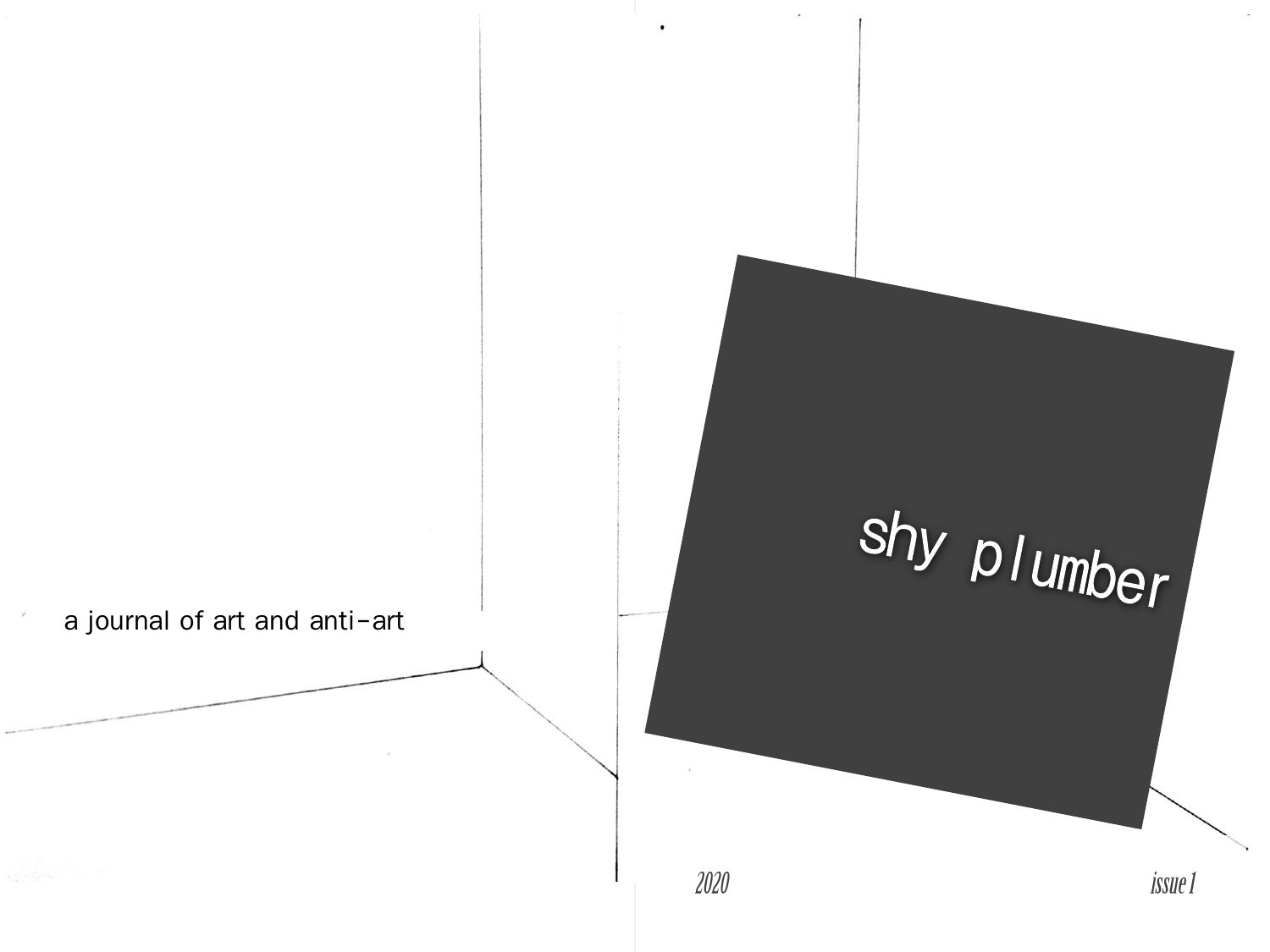# TABLE OF CONTENTS

|   | $\frac{1}{4}$ |
|---|---------------|
|   |               |
|   |               |
| . | 74            |
|   | 7Б            |
|   | 78            |
|   | 33            |
|   |               |

…………..………………………… ………… …………………. ……………………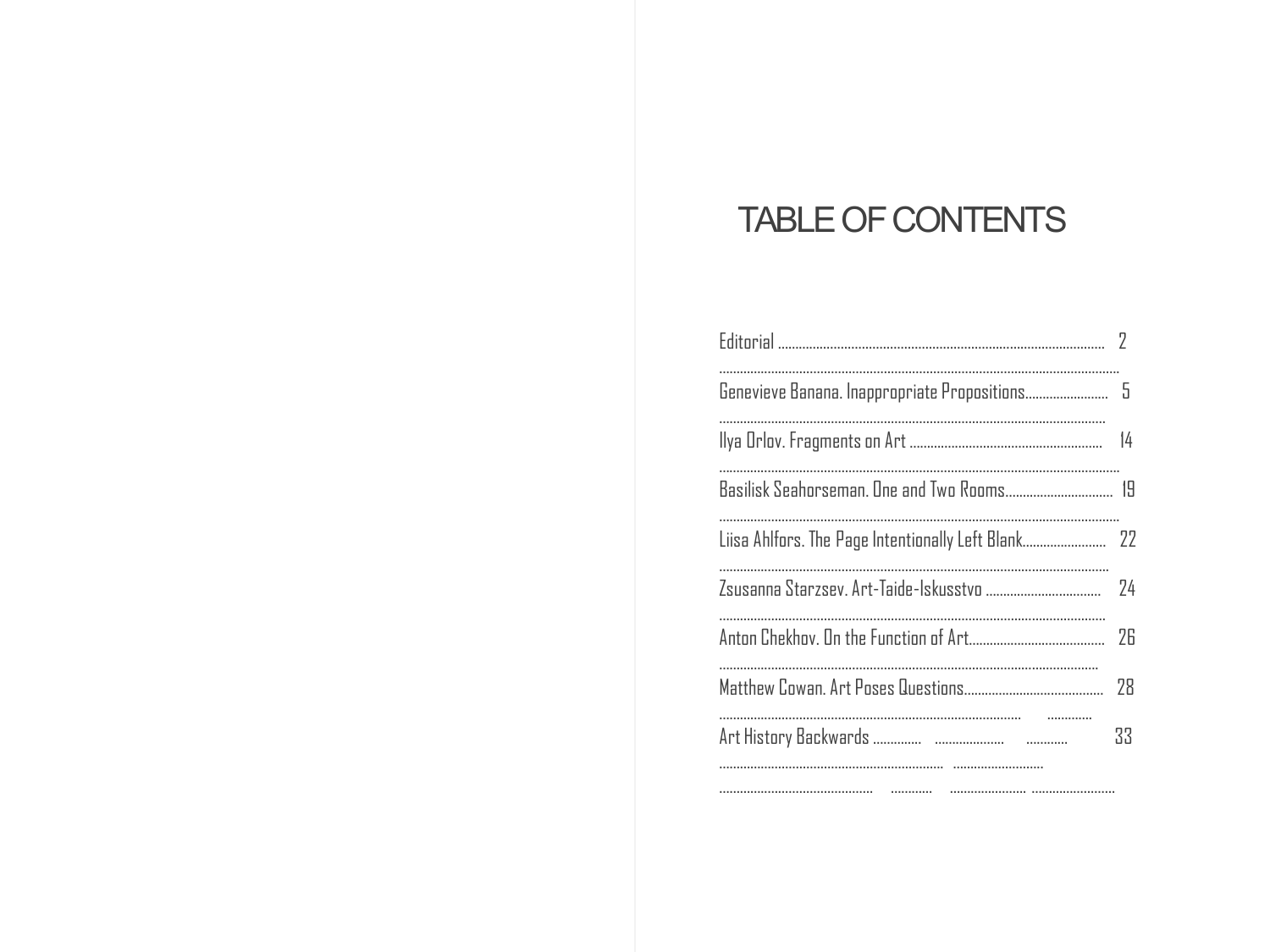#### EDITORIAL

are interested in art. However, it has nothing to do with art artmaking as an intellectual criticism and cultural news operation "beyond the good or (there will be nothing about bad taste", that re -poses each culture, although, perhaps, we time the question of its own will publish some *nothing* about essence. At the same time, we culture). In other words, this is see the reflection on art and its for those who are interested in conceptaspartof making art. art not "in connection with … Therefore, Shy Plumber is [anything]", but in art as such, made by artists and art the concept of art, and that only theorists, but not by art critics, secondarily in its particular art historians, political empirical cases, as well as in scientists or cultural critics, the various kinds intersections and relationships also publish in our journal their art has with other areas – texts if they are art theory. culture, history, economics, ecology, sociology, journal's format: you will not anthropology, psychoanalysis, find here either positivistic religion, mysticism,etc.

that this is just another "undeservedly forgotten and aesthetic 'ivory tower': we are underestimated things of the *not* interested in "expanding the past", or reflections on how domain of aesthetic", or splendidly art "represents", "searching for the beautiful and "expresses", or "tells about the sublime", *nor aesthetics as* something", as well as that that such. On the contrary, Shy art 'researches' in something Plumber is principally *counter*-else, engaging with a *aesthetic* (not to be confused presumably fruitful alliance with

Shy Plumber is for those who by postmodernist cultural we understand

This doesn't mean, however, o b s e s s i o n w i t h a n with 'anti -aestheticism' coined positive science, and the like. although all of the above can politics. This, in its turn, determines the connoisseurship, an archivist's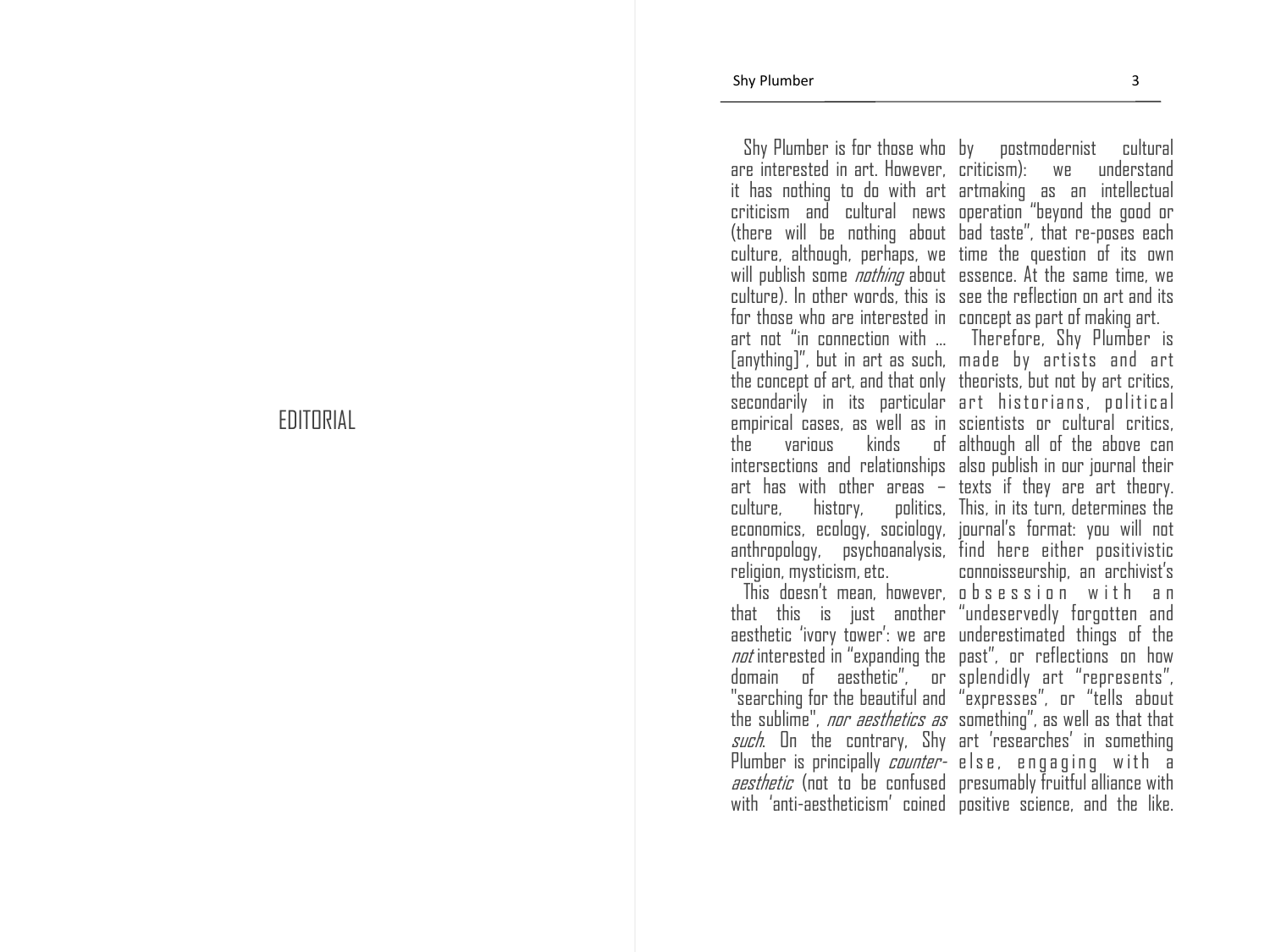Shy Plumber publishes two Shy Plumber stands for

by artists or professional theorists), as well as fragments materials in art production. We of classic texts on art, which believe that if an A 4 sheet of are of a certain significance paper and a pen (or even a pdf)

better to say, 'artistic ideas, unnecessary to make a gigantic realised in the graphic form'.

Poetry and prose published out of it. first or the second category.

We consider museum exhibition.

Shy Plumber prefers the as in anyother field. materials that develop their own original ideas to those that represent the interests of any reproduce trendy discourses or third parties, institutions or repeat someone else's thoughts. persons, and expresses only

going to repeat what you board) and its authors, whose already know if we see that opinions are usually shared by we should

ownstancesand views.

categoriesof material: 1) Texts in art theory (written approaches, energy for us; 2) Artworks, or it would be idea implemented, it is environmentally responsible energy-saving and recyclable is enough to make an artistic resource -wasting piece shy Plumber publishes two Shy Plumber stands<br>
artegories of material:<br>
1) lexis in art theory (written approaches), energy-ses<br>
by artists or professional methods, and recycly-<br>
statistic certain significance mapper and a

might be attributed, depending Shy Plumber strongly believes on its character, to either the that any ideology of hatred or artworks to be fully analogous or misconduct toward other to showing them in a gallery or living beings, is totally discrimination towards humans, publishing as well as any ideas of violence inappropriate in art, the same

However, sometimes we are positions of itself (editorial Shy Plumber doesn't the editorial board.

We publish only what we find And last but not least. Shy suitable, according to our Plumber is always on the

#### INAPPROPRIATE PROPOSITIONS

#### Genevieve Banana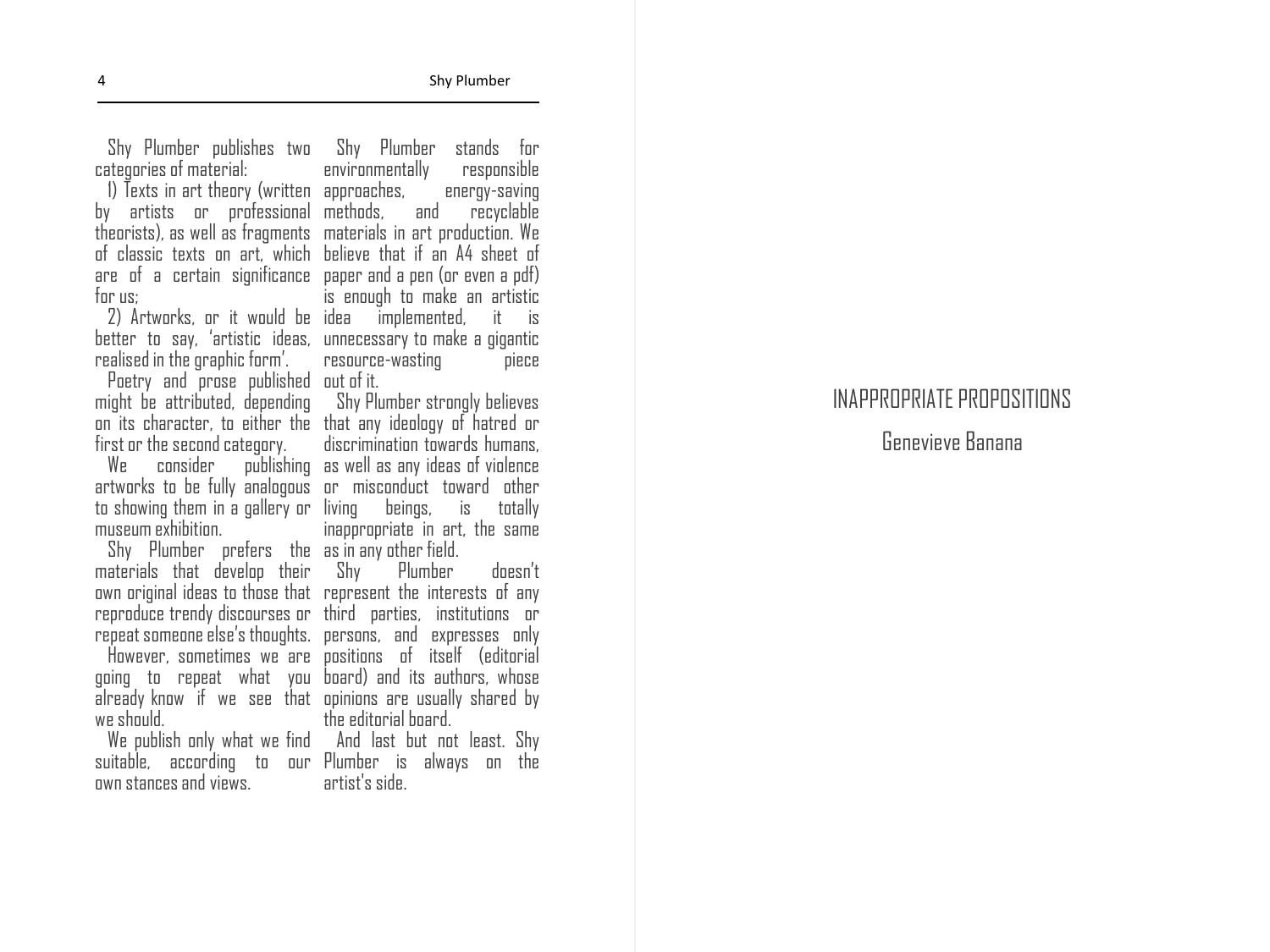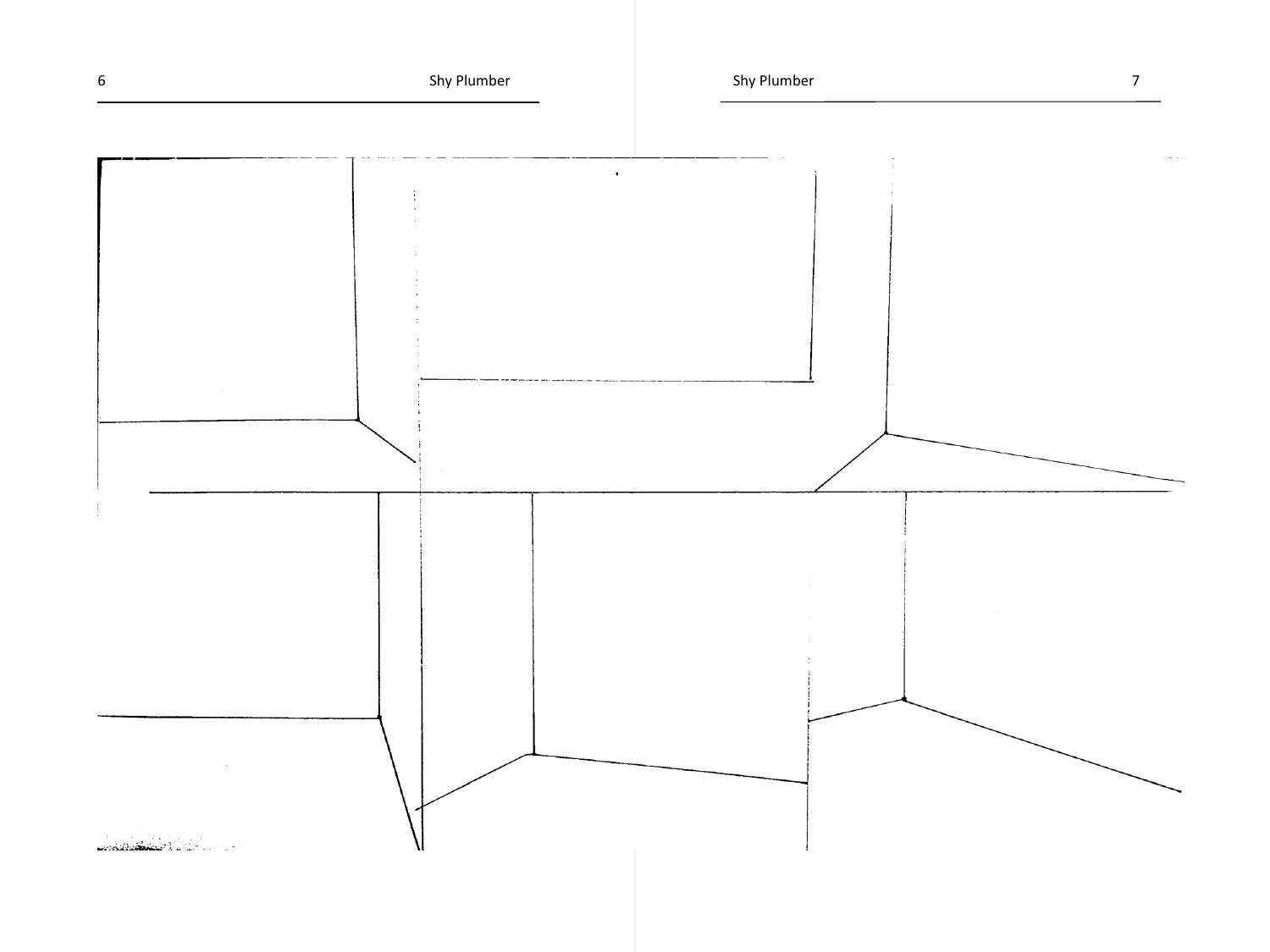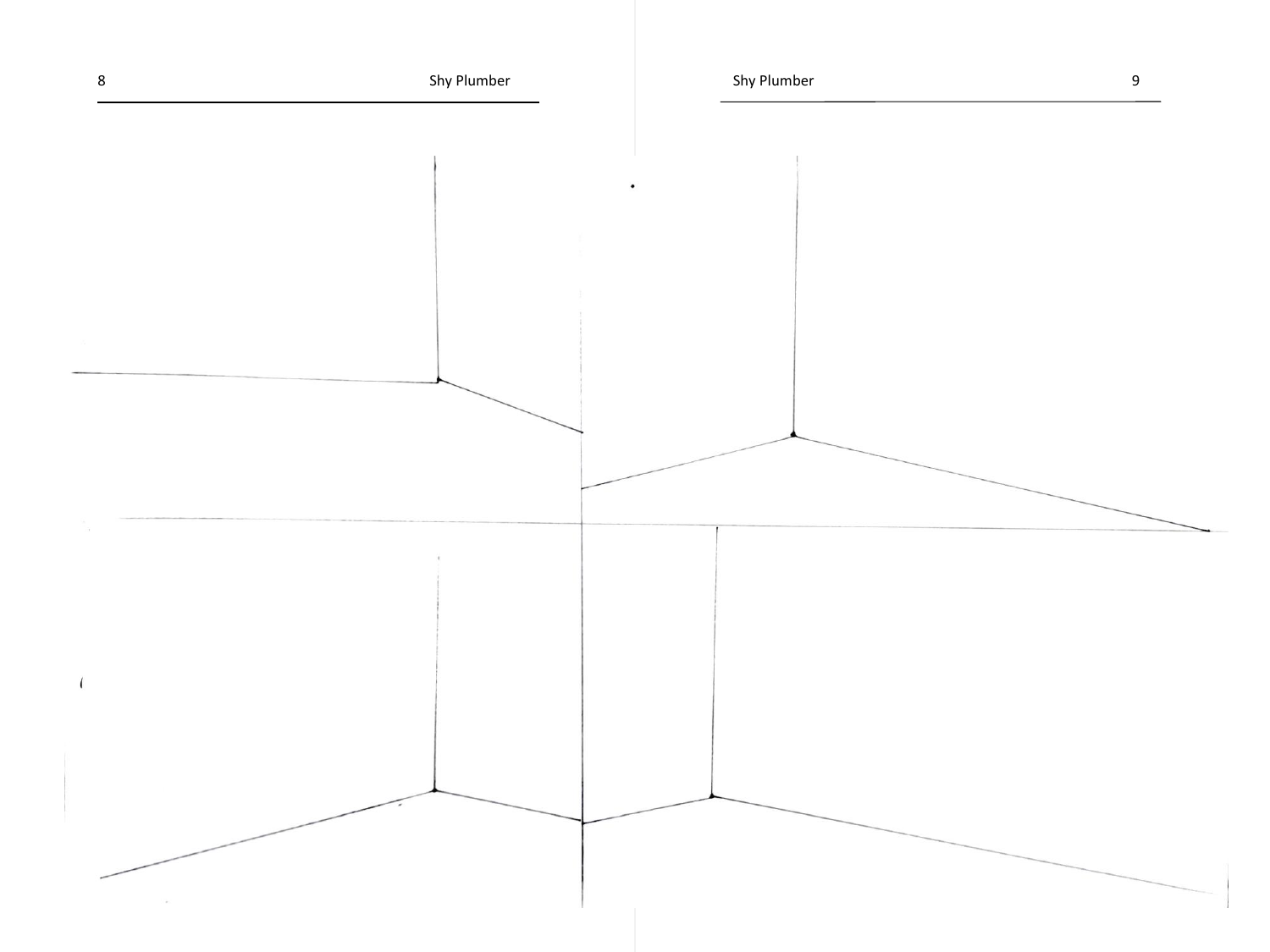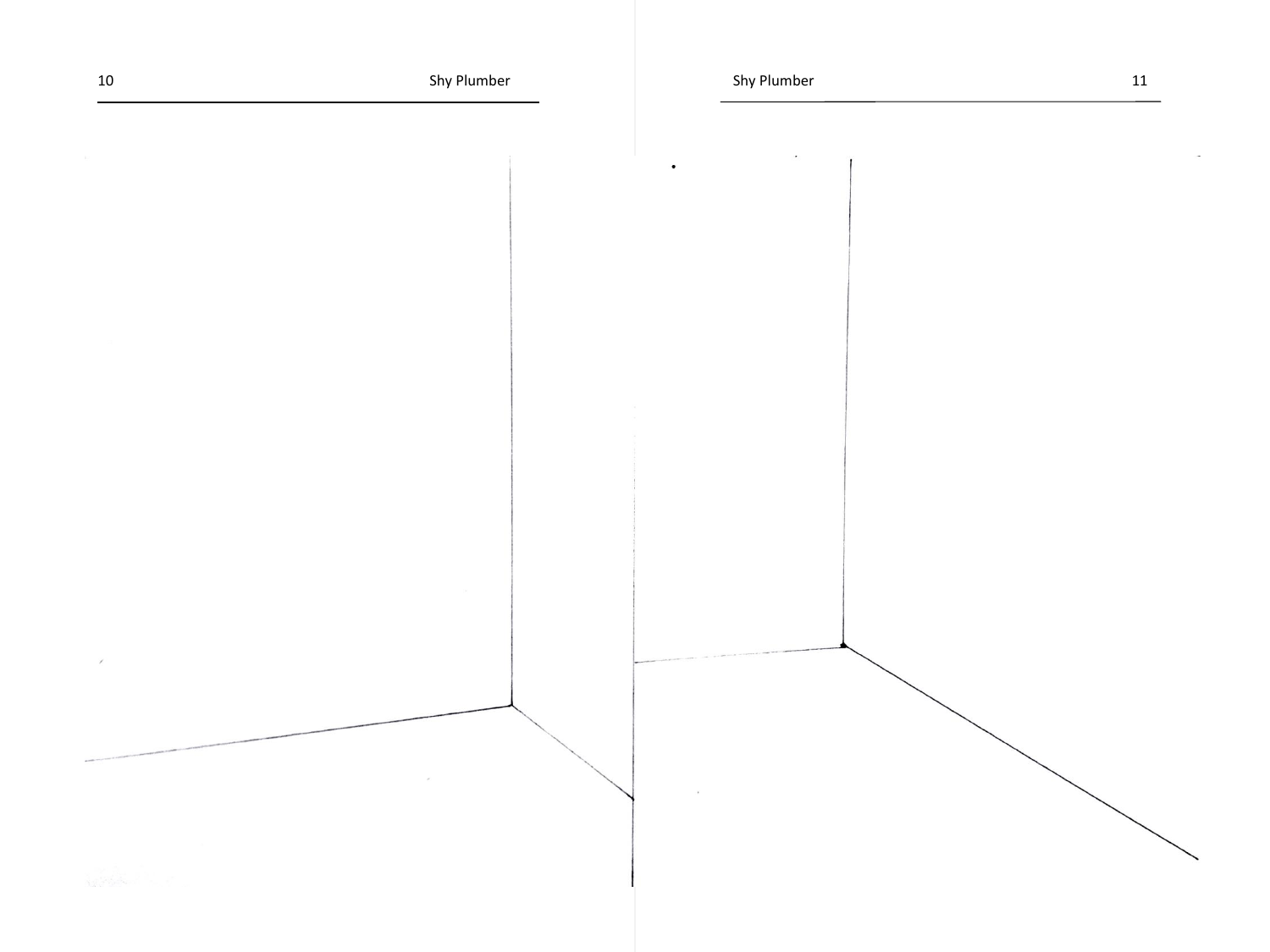12 Shy Plumber Shy Plumber Shy Plumber Shy Plumber Shy Plumber Shy Plumber Shy Plumber Shy Plumber Shy Plumber

|                          |                                                    | $\bullet$ . The contract of the contract of the contract of the contract of the contract of the contract of the contract of the contract of the contract of the contract of the contract of the contract of the contract of the co |                           |  |
|--------------------------|----------------------------------------------------|------------------------------------------------------------------------------------------------------------------------------------------------------------------------------------------------------------------------------------|---------------------------|--|
| $\overline{\phantom{a}}$ |                                                    |                                                                                                                                                                                                                                    |                           |  |
|                          |                                                    |                                                                                                                                                                                                                                    |                           |  |
| 그 그 그 그 그는 그 그 모습.       |                                                    |                                                                                                                                                                                                                                    |                           |  |
|                          |                                                    |                                                                                                                                                                                                                                    |                           |  |
|                          | $\overline{R}$ and $\overline{R}$ . The set of $R$ |                                                                                                                                                                                                                                    | $\mathcal{L} = \{0,1\}$ . |  |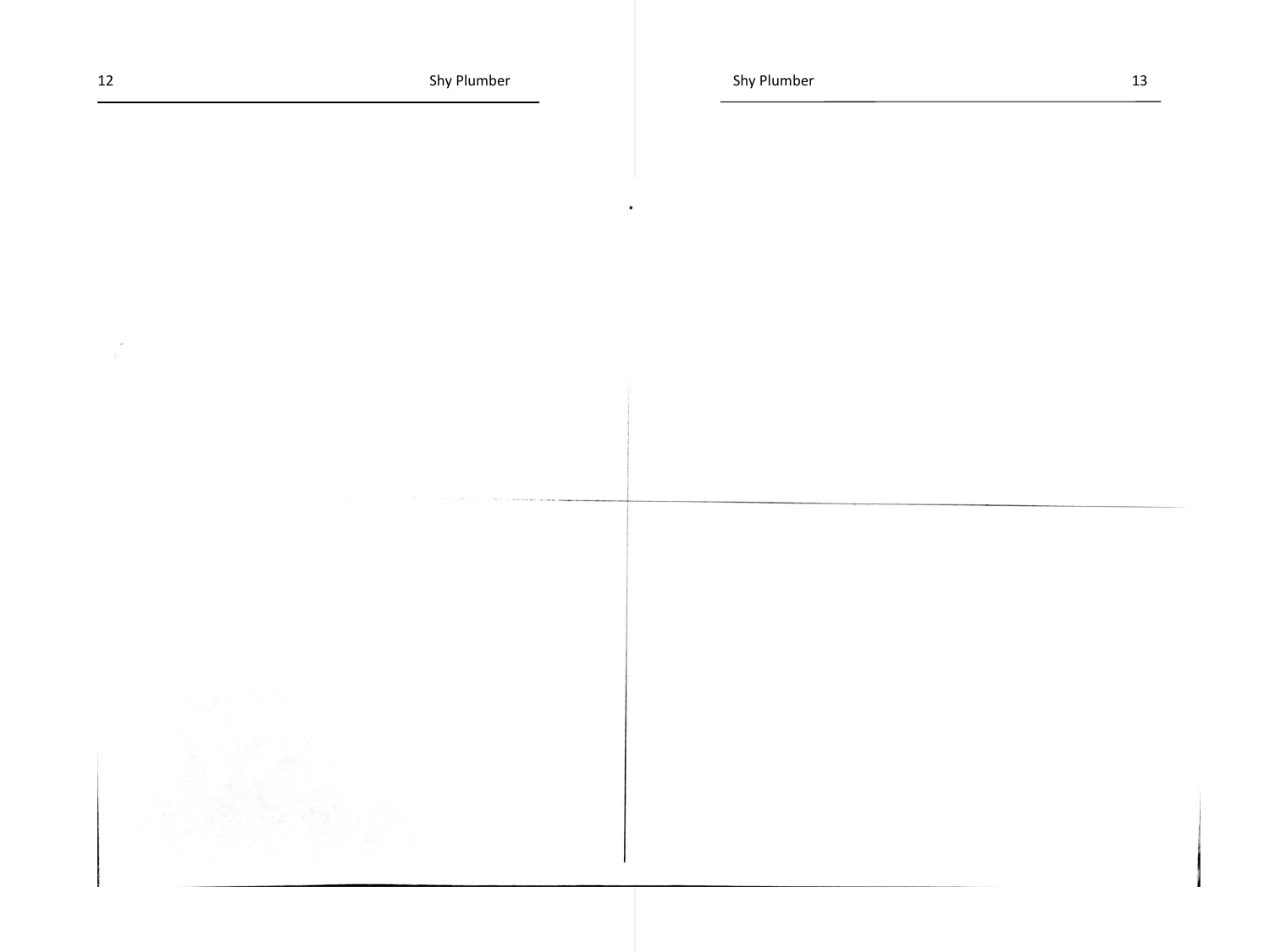#### FRAGMENTS ON ART Ilya Orlov

 $'$ proposition $'$ . different shades of meaning, but 'realisation'of thought. in this context they are Aver and Joseph Kosuth.

special kind of

A work of art is a sensible (i.e.  $\,$  definition, there is no indication sensually perceived) form of of why and how, in a work of idea. [ … ] But it is not sufficient art, a thought turns into a to say that a work of art is idea sensible form. It also remains embodied in a sensually unclear what exactly is the perceivable form. For it is not peculiarity of the thought, that that every thought realised in a provides it with the opportunity sensible form is, automatically, to be *realised* in a work of art;<br>a work of art. Therefore, 'idea' more precisely, to *become* the here means the idea of a latter; that is, what special kind, that is, the idea distinguishes it, in this case, built in a certain way. Such an from any other kind of thought. idea can be designated as In other words, from this it is 'judgment', 'statement'. These makes art being manufactured words, of course, possess from this operation of the to be *realised* in a work of art; futterance', still not clear what exactly

interchangeable; for example, the definition more complete is when Foucault uses the term the following. The thought 'utterance' (Fr. *énonciation*), embodied in the sensually discussing the conceptual perceived form of a work is not structure of Magritte's works, just a 'proposition' ('utterance', *énonciation* is close to the term <sup>7</sup>énonciation'), but such a 'proposition' as it used by A. J. proposition that includes, as its But it also will not be sensible (sensually perceived) sufficient to say that a work of form *itself,* i.e. the very form of art is a sensible form of such a the work. In other words, a ('proposition', 'utterance', cannot be made without the<br>'énonciation'). Indeed, in this participation of a The condition that would make integral, inseparable part, this work of art is a statement that 'utterance', cannot be made without the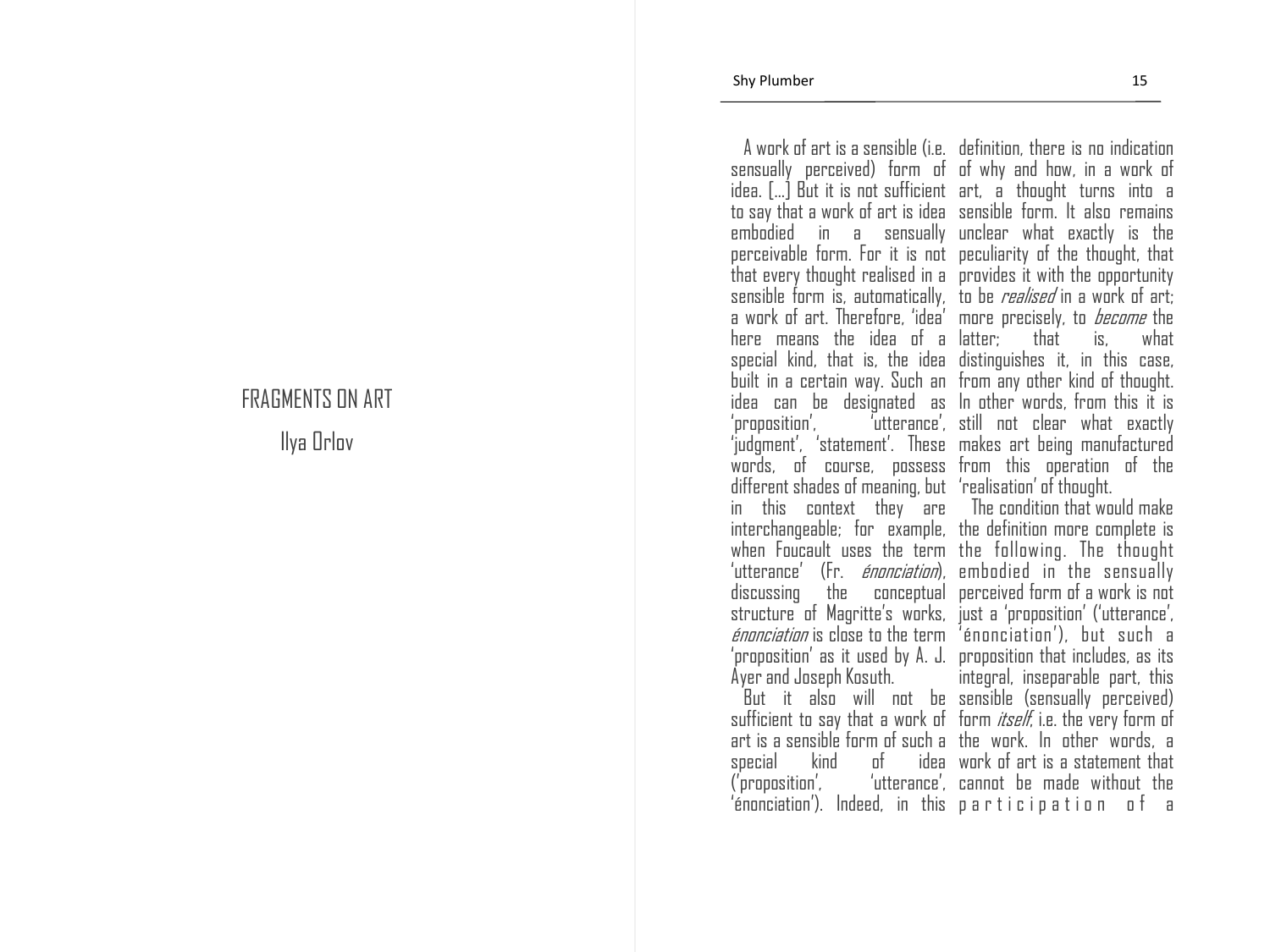sensible form (regardless of phone" is an aggregate of idea 'dematerialised' form).

Moscow Conceptualist artist interlocutors. The condition of Vitaliy Komar that a work of the inseparable unity of sensible conceptual art is a "work of art form and thought in a work of that can be told by telephone" art leads to the practical does not mean at all that the principle. The principle is that a sensible form (whether physical work of art is such if the idea or 'dematerialised') secondary or even extraneous realised otherwise than in this to [conceptual] art. For, the fact particularsensibleform. that the work can be "told by This principle can be telephone" does not cancel the formulated as a direction for form as the realisation of practice: a work of art must be thought and does not turn idea done in such a way that what it into something that needs no says could not be said form. The point is that what otherwise than by creating such form. The point is that what otherwise-than-by-creating-such<br>"can be told over the phone" is a work of art. For, a work of art nothing else than a description does not make sense if it says of the sensible form, which can exactly the same thing that can only be realised as an indivisible be expressed in another way unity of the thought and its even more clearly and directly; embodiment in a work of art — otherwise it would be a work and this is the only way it can be that adds nothing to our told.

of art, and how it is "told by tobecome a workof art. This is

what this form is — a material and form, regardless of object exhibited, poem, physical whether a work of art has gesture, event, or even a already been made physically or The well -known maxim by the fantasy of the author and his it exists only as a mutual is embodied in it cannot he

In other words, the art form is not itself a valuable is an integral part of the work statement, i.e. a work that failed understanding of the world and expressed without meaning, by non -artistic means (for example, through an is each time re -defined by the academic article, political particular work of art (this statement, journalism,etc.). […] losing it.

posed them.<br>[…]

to search for answers, but the remained incomplete).<br>answer itself. Not in the sense, [...] answer itself. Not in the sense, of course, that a work of art is still capable or should, contrary does not mean that a work of to what has been said above, art, as in the 18th century or give answers to questions about even as in the Aesthetic objects external to art and its Movement of the late 19th ontology, but in the sense that century, is conceived as an

especially obvious if what was the outside world *within* the said to be a workof art could be domain of art, but not beyond of

This does not mean, however, function, at least for the avant that the artwork cannot discuss) garde and conceptual art), but<br>a subject or problem external to the border between art and art; on the contrary, this is a non -art, though changing common thing. A work, of constantly, keeps existing – as a course, can pose questions that condition of the possibility of art are completely unrelated to art as such. To destroy the border itself or to its ontology; but in would mean to abolish art per this case, the answers are also se (a similar task of a radical not in the competence of  $art$   $-$  emancipation of  $art$  up to its and one should not expect or complete merging with demand them from a work that everyday life and production ... a workof art is not a means early Soviet avant -garde, which The domain of art, of course, constant redefinition is its innate characteristic and a subject or problem external to the border between art and was set by the ambitious project of Production art of the

the work of art is an answer to 'aestheticobject'. This wouldbe ... art's claim for autonomy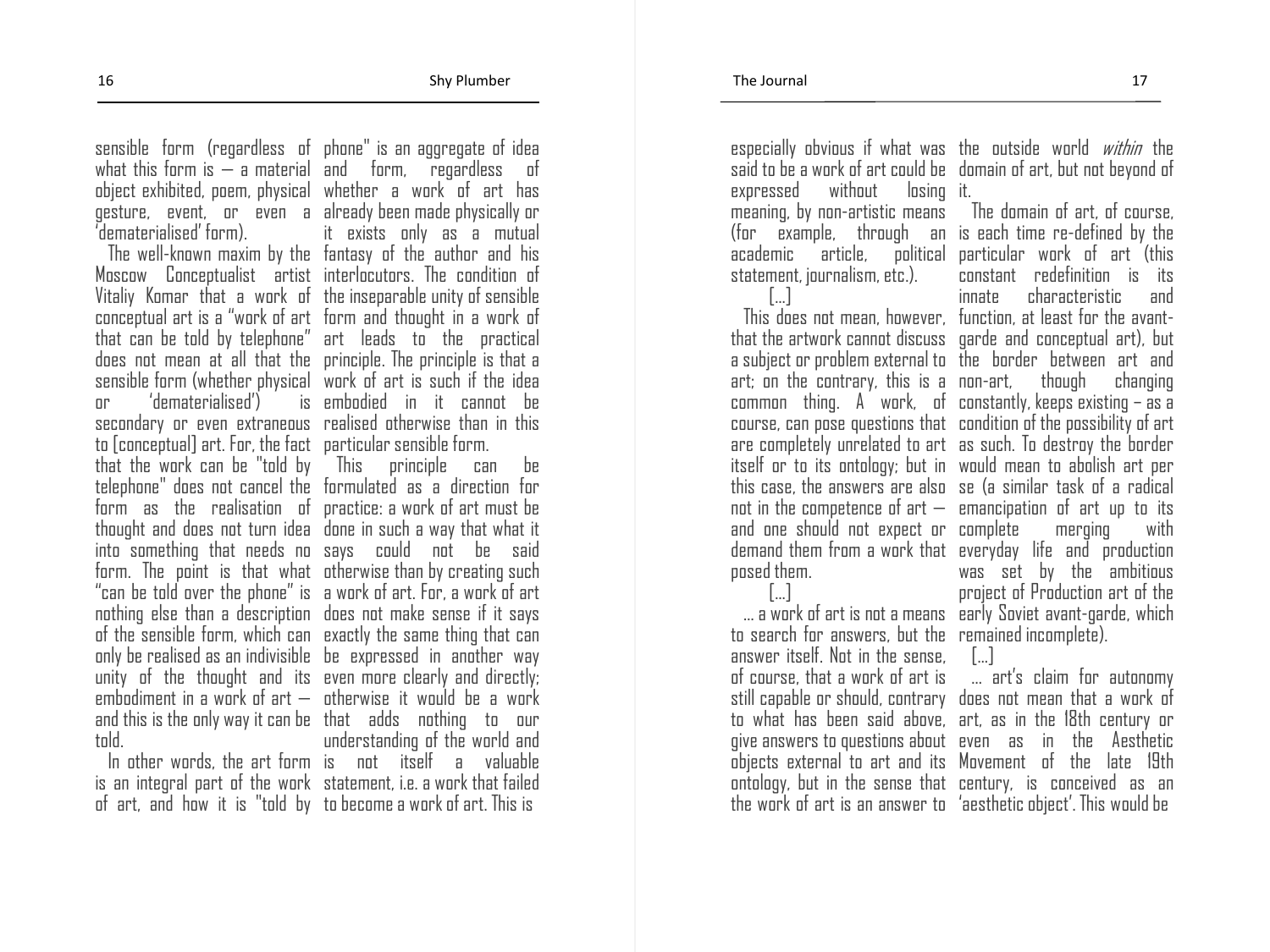18 Shy Plumber

a misconception. Here it is necessary to clarify the relation of contemporary art [if understood as the 'art after the avant -garde'] to aesthetics. (Perhaps, though, this issue requires constant clarifying and re -thinking, and the further discussion will show why it is so). The subject of contemporary art [in terms of the art after the avant -garde and conceptual art] cannot be considered within traditional aesthetics [more precisely, 'aesthetics' in terms of the late Kant and his "Critique of<br>Judoment-Power"). since. Judgment -Power"], since, starting from the avant -garde, the work is conceived and in fact built up as a challenge to the aesthetic, and that to aesthetics as a concept and doctrine.

### ONE AND TWO ROOMS Basilisk Seahorseman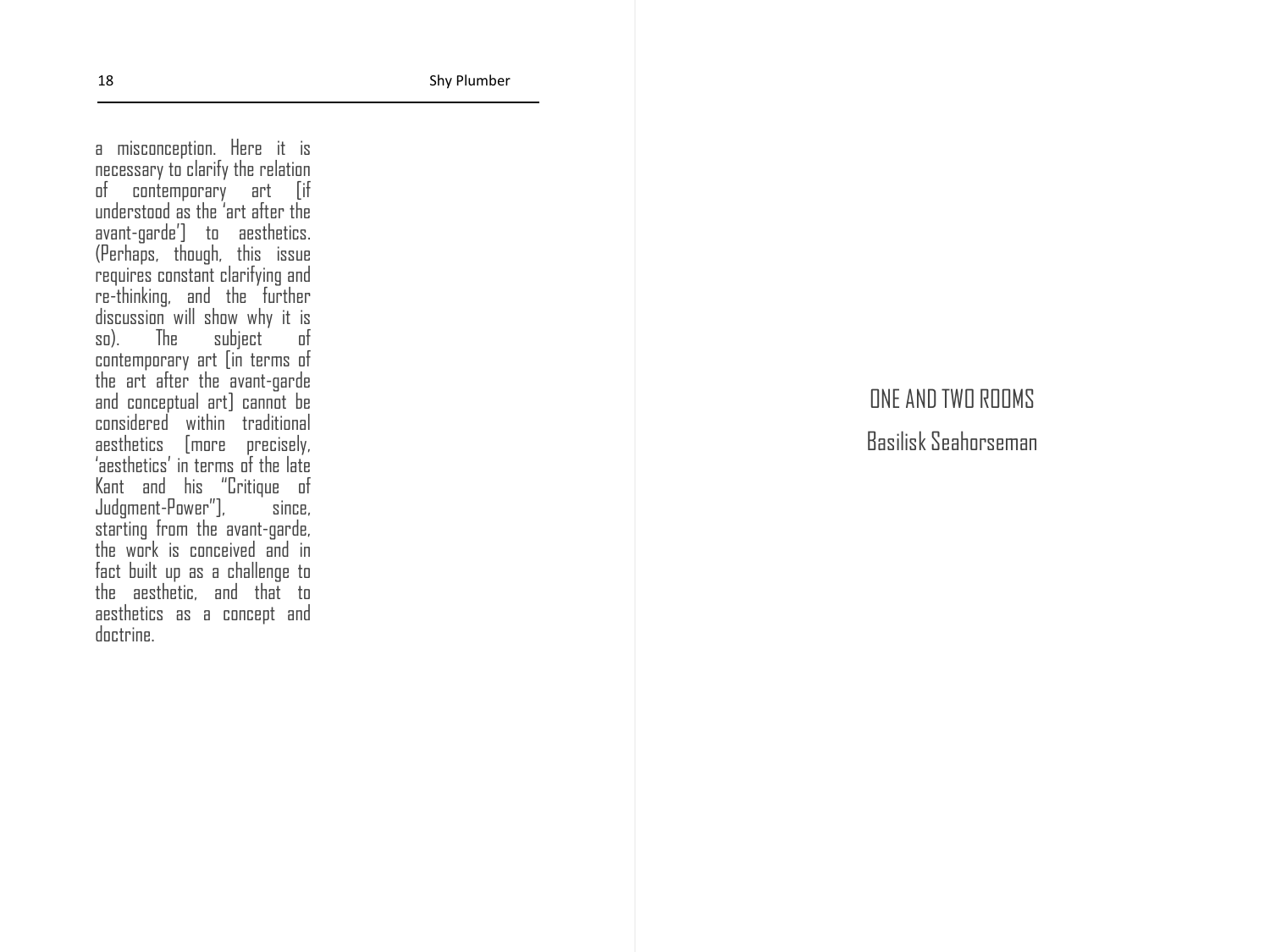

#### **COMMENTARY**

I've been thinking of different kinds of transcendental essence. I decided to take a essentially as if picking up their Kantian areidentical,oneisjust turned180 degrees.

'propositions' – those that involve word and further step, directly clash the image, those that involve word and object, characteristic image from the Russian and those that were done a wordless way. avant-garde of the 1920s – Lissitzky's The last type was definitely a natural one to *Abstract Cabinet* - with his Latin American Suprematism and Constructivism. I've been successor to the late 1950s – Clark's wondering whether it continued somehow in *Organic Line*. Joined together, they turned Conceptual art or not, and came to Lygia out to be able to form a single mechanism Clark's *Organic Lines*. Clark's things clearly producing an 'impossible space' that retains inherit the avant-garde line of the Soviet its quality when turned upside down. In other 1920s, not at all superficially stylistically, but words, these two pictures published above

Interestingly, both Clark's and Lissitzky's central role of a spectator, in which eye all utterances, despite being wordless, are not) the lines meet. Though, I think I found out 'retinal', that is, they don't have to do with something different there. perception or visual 'aesthetic qualities' but are conceptual instead. This is exactly that "geometry [which] is never 'about' anything".

Apropos, one might remember Yve-Alain Bois's analysis of Lissizky's works, that went further beyond Malevich's Suprematist model of space by introducing 'axonometry' that operates with parallel lines only, so that it excludes perspective, and, by that, a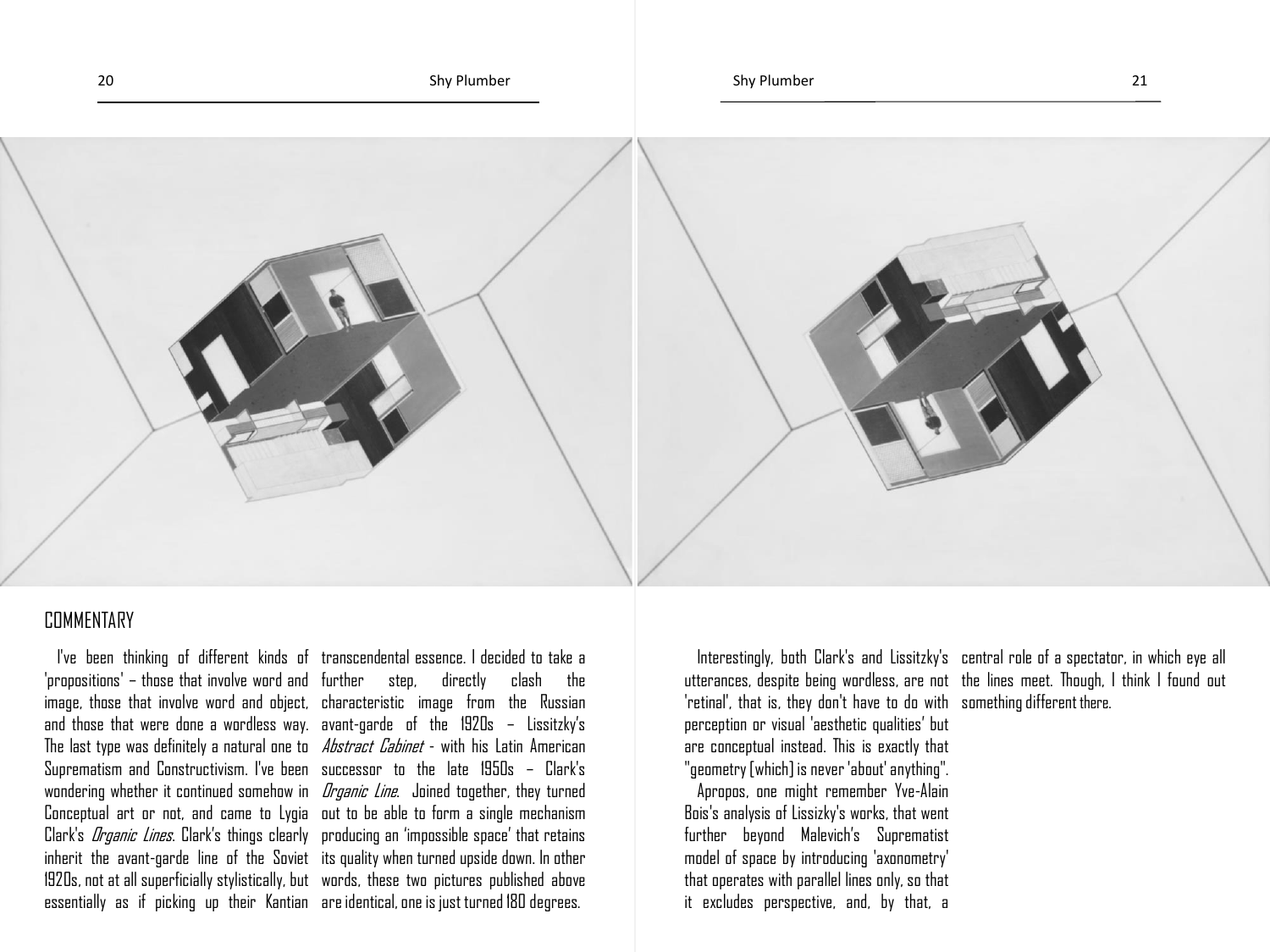Shy Plumber 23

#### THE PAGE INTENTIONALLY LEFT BLANK

Liisa Ahlfors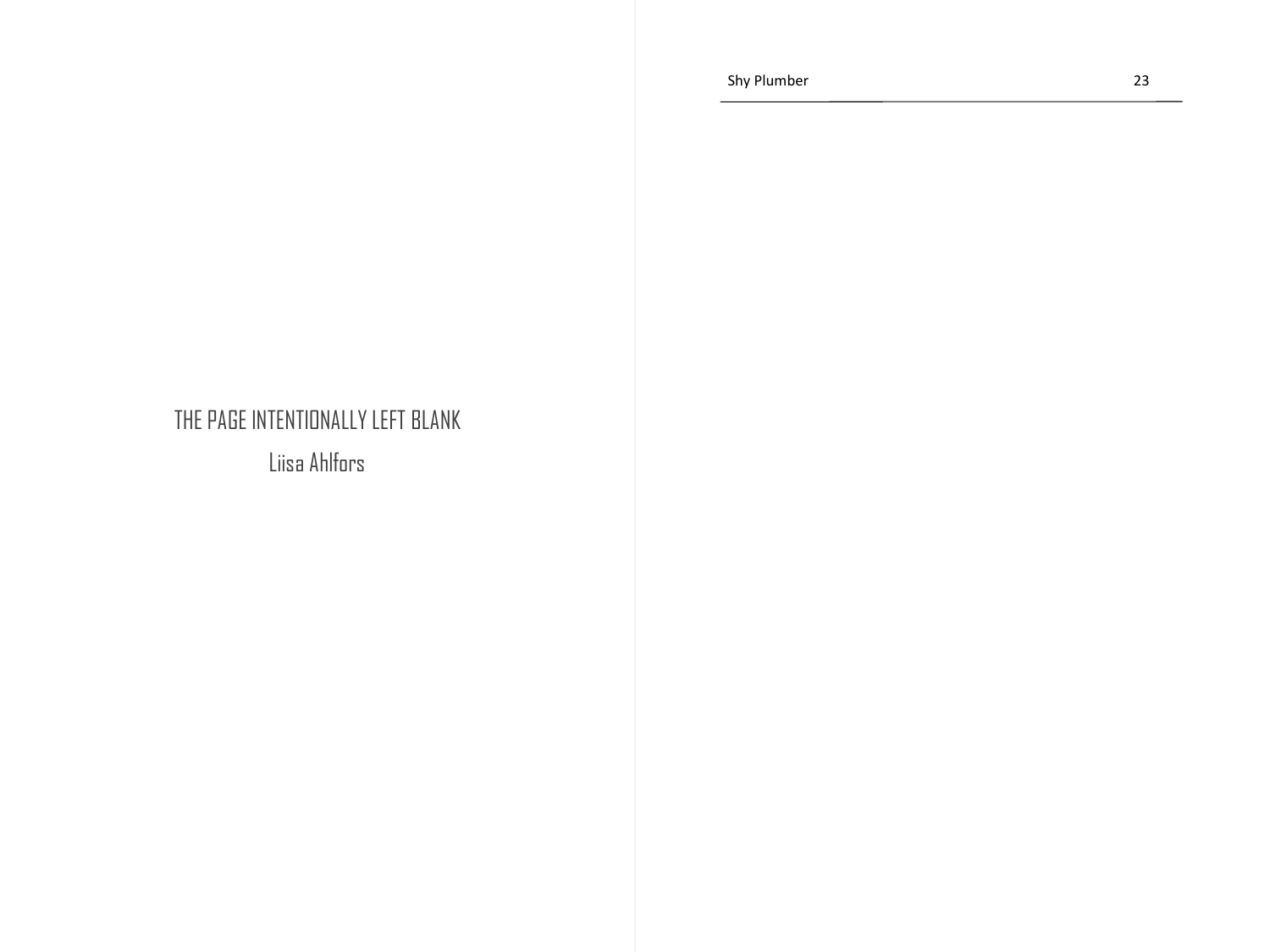# ART - TAIDE - ИСКУССТВО Zsusanna Starzsev 11art

ert yrturt irt ortårtört ärt

#### 2

art qart wart rart tart part sart dart fart garthart jart kart lart zart xart cart vart bart nart mart

#### 3

искусство йскусство ускусство ескусство ыскусство аскусство оскусство эскусство яскусство юскусство

#### 4

искусство цискусство кискусство нискусство щискусство

гискусство шискусство

зискусство хискусство фискусство вискусство пискусство рискусство лискусство дискусство жискусство чискусство сискусство мискусство тискусство ьскусство ъискусство бискусство

#### 5

taide qaide raide paide saide daide faide gaide haide jaide kaide laide zaide xaide caide vaide baide naide maide

#### 6

taide teide tyide tiide toide tåide töide täide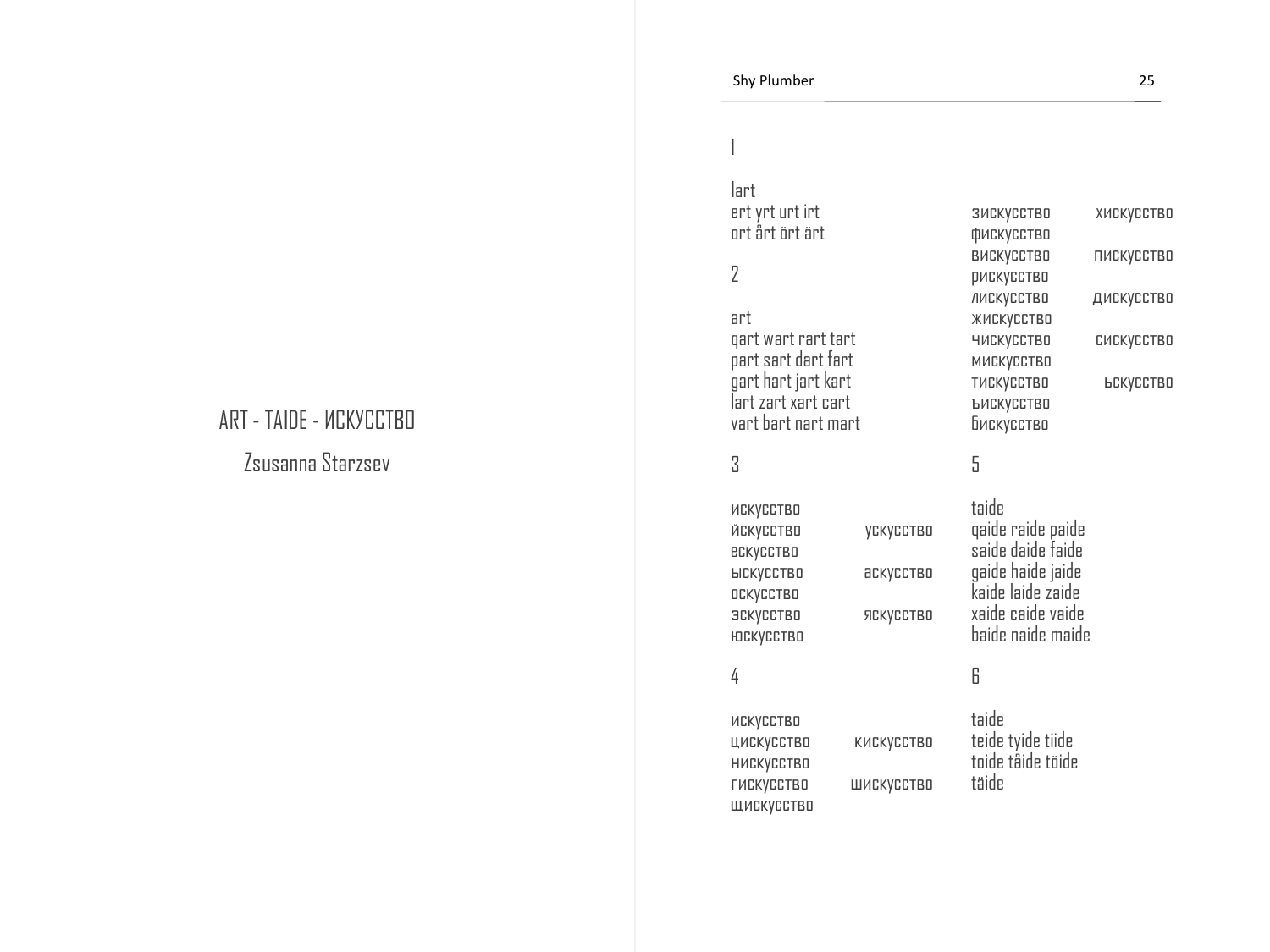## ON THE FUNCTION OF ART

Anton Chekhov

Letter to Aleksey Suvorin

Moscow Dctober 77, 1888

English translation by Constance Garnett.

knowledge. It is a bad thing if a written a novel without dealing with special questions: it is him mad. their business to judge of the You are right in demanding that an  $observes,$  selects,

... In conversation with my literary admit that an artist creates without colleagues I always insist that it is premeditation or intention, in a not the artist's business to solve state of aberration; therefore, if an problems that require a specialist's author boasted to me of having writer tackles a subject he does not preconceived design, under a understand. We have specialists for sudden inspiration, I should call combines-and this in itself presupposes a problem: unless he had set himself a problem from the very first there would be nothing to conjecture and nothing to select. To put it briefly, I will end by using the language of psychiatry: if one denies that creative work involves problems and purposes, one must a

commune, of the future of artist should take an intelligent capitalism, of the evils of attitude to his work, but you confuse drunkenness, of boots, of the two-things: *solving a problem* and diseases of women. An artist must *stating a problem correctly*. It is only judge of what he understands, only the second that is obligatory his field is just as limited as that of for the artist. In "Anna Karenin" and his field is just as limited as that of for the artist. In "Anna Karenin" and<br>any other specialist—I repeat this "Evgeny Onegin" not a single and insist on it always. That in his problem is solved, but they satisfy sphere there are no questions, but you completely because all the only answers, can only be problems are correctly stated in maintained by those who have never them. It is the business of the judge written and have had no experience to put the right questions, but the of thinking in images. An artist answers must be given by the jury according to their own lights.  $[...]$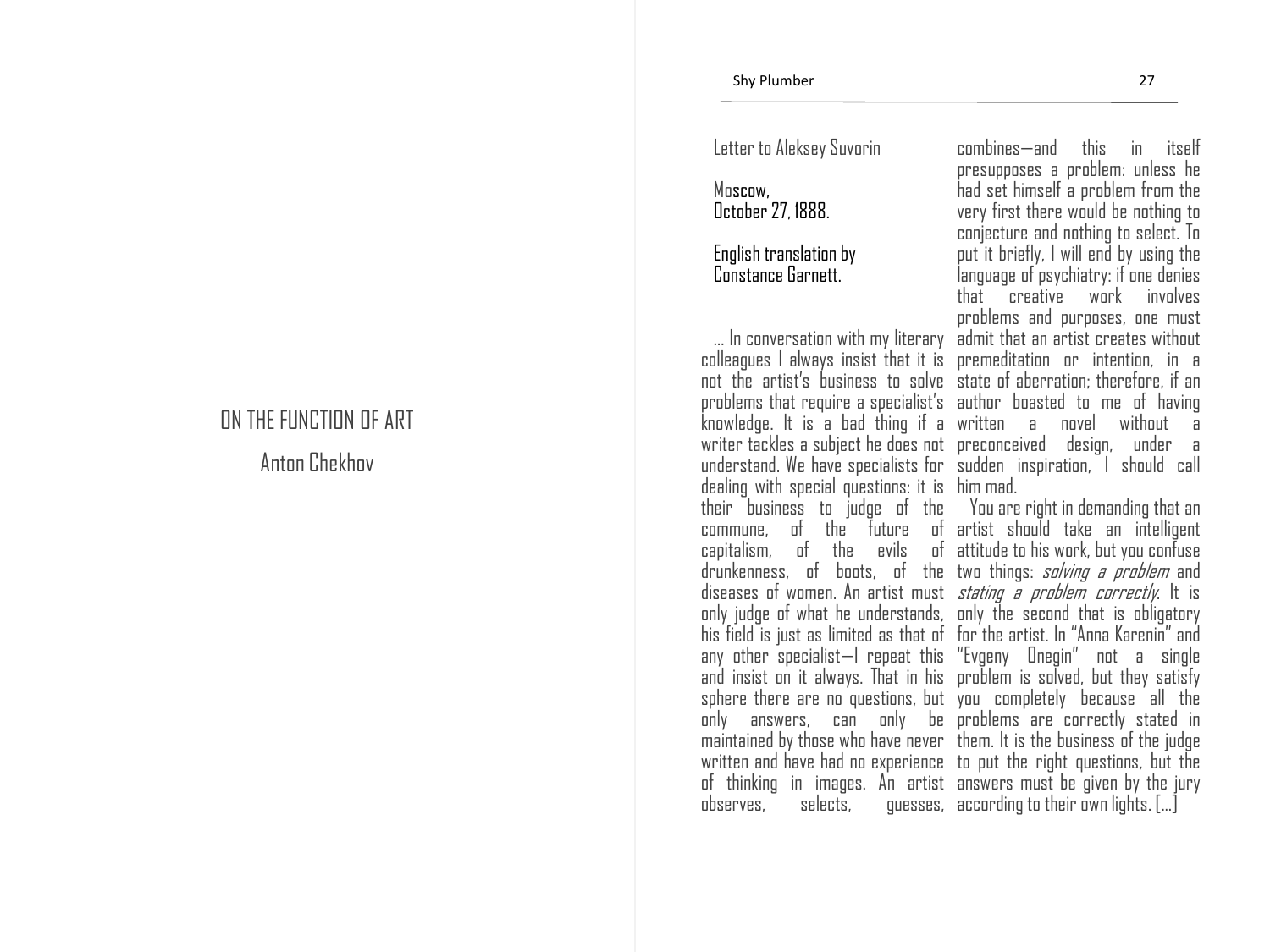#### ART POSES QUESTIONS

Matthew Cowan

#### Berlin, June 1, 2020.

not what, but how to present the do withhow it is perceived. ideas at the centre of their artistic What might then be the usefulness assertion, written in 1888, that it is for an artist however? It might be only "stating a problem correctly" that art operates in an unknowable that is the responsibility of the zone, a place beyond a rational and artist, shapes a way of looking at art linear understanding of sense, a practice that prioritises the pursuit place that art is the only medium of inquiry, rather than a regard for usefully equipped to explore. This completed statements, answers and may mean that there are places and solutions.

years Oscar Wilde's assertion in the at its best when dealing with preface to *The Picture of Dorian* unknowable or un-translatable  $E$ ray (1890), that art is useless as it $\;$  things, in going through a process of is a sterile object, not requiring communicating something that is action on the part of an audience. *recognisably* unrecognisable. This Wilde's plain -speaking note, outlined process of presenting such his claim that art should not be unknowns must involve tests, anything more than it is. The art questions and problems. The object itself does not provide essential question for art then is, anything more than itself as object, can an artwork contextualise such a it is in our response to it that the thought or set of thoughts? Indeed, interest can begin. Appreciating it why not consider art as a domain of as something that could have posing questions and constructing application outside of the context of new problems – artistically. its aesthetic presentation is all R. G. Collingwood states in his

For most artists the question is example, its only 'use' for Wilde is to audience, not in the artwork itself. Art cannot be functional in the way that tools are functional for

inquiries. Anton Chekhov's of thinking about *art-as-uselessness* Chekhov's claim predates by two knowing is useless, except art. Art is zones where every other mode of

contained in our response as an *Principles of Ārt* (1938), that "art is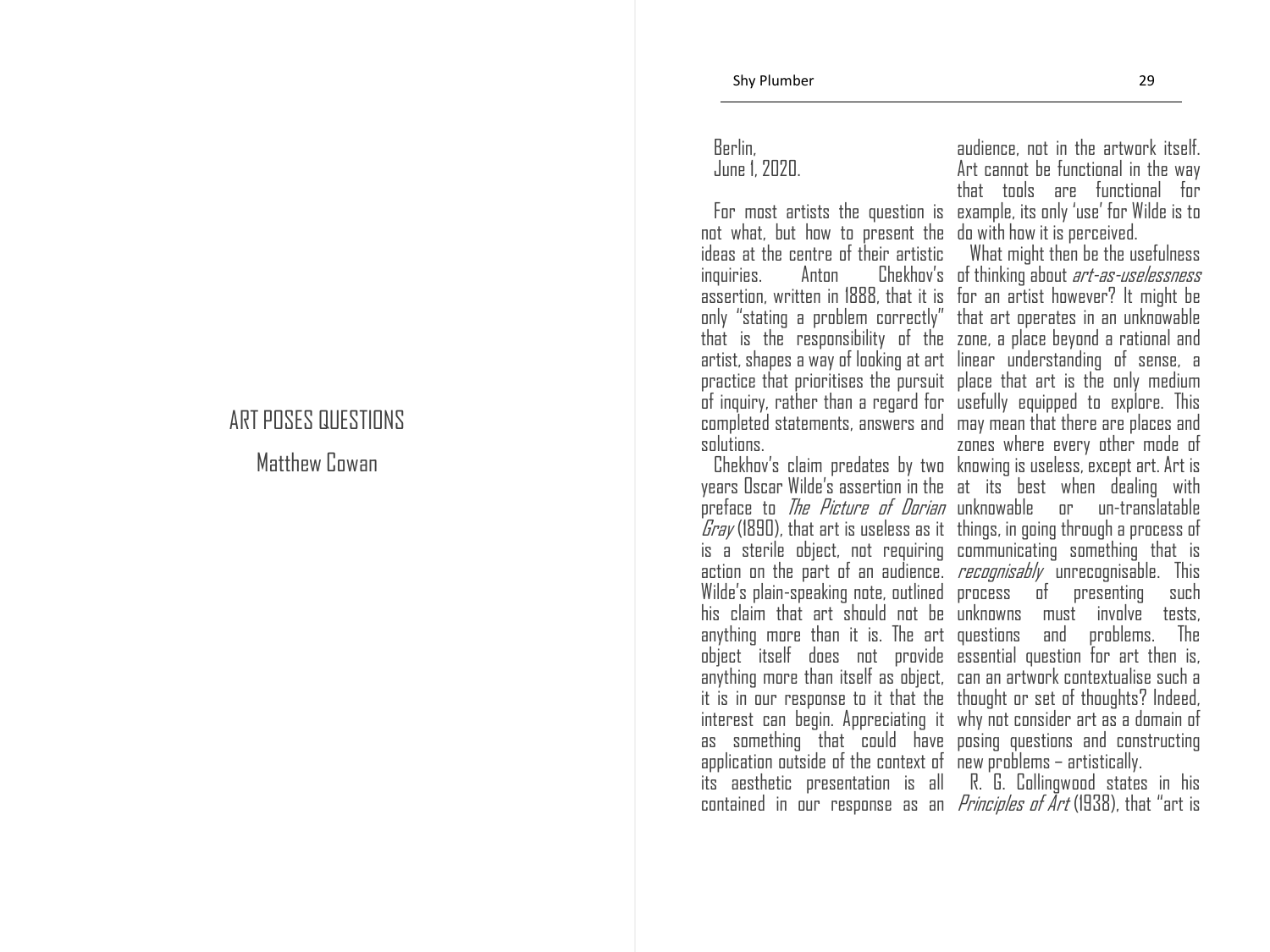not indifferent to truth: it is representation, but distils the inconsistencies

of emotion are unable to be concernis its pursuit. judged by such a framework. Despite his appeal for artists these two kinds of thinking are specialisms, when we are where problems and tensions reminded that Chekhov was a arise, and consequently where a medical doctor as well as a 'pursuitof truth'canunfold.

deals with imagination and selecting, guessing, combining

essentially the pursuit of truth", process of artmaking down to a identifying two kinds of artistic quest for knowing. It might be thinking, that of the expressive that truth is not the only and that of the intellect. The correct operative word here at intellect being the rational, all, an artist might substitute scientific side, and the imagination, knowing, expressive the emotional side. understanding or recognition In relation to truth, the into-the-same-sentence, but the intellectual argument can easily implication remains in the same be defined in terms of logic and sense as Chekhov has rational debate, but the inherent presented it. That is, that the contradictions of the expression of an artist, as art's real and statement of truth is not the job

The tensions that exist between to stick to their own One key part of Collingwood's looks slightly different. He statement sticks out. That art is suggests that it is not advisable the pursuit of truth, rather than for an artist to step outside of<br>a statement of truth implies their sphere of understanding, it that truth itself might be is something that should be left artistically unknowable, or to specialists of each particular beyond the scope of ever being field. He goes on to suggest that reached. He infers that art as artists our specialism is one might be thought of as of questioning, becoming indifferent to truth because it specialists in observing, writer, the context of his claim a statement of truth implies their sphere of understanding, it speculative presentations.

Viktor Shklovsky, published in documentary evidence – as art. 1927, we find the opposite This is not to say, of course, advice. Shklovsky's guidance that the artist does not was that professional writers understand the process of what should *actually* have another they are doing, rather that the profession in order to be able technique of assuming the role to produce a professional text, of the specialist of another as writers. The perspective sphere – artistically – is carried over from the other specificallyone role of an artist. profession enhances the In*The artist as: producer,* .<br>capacity of the writer to frame *quarry, thread, director, writer,* and contextualise their work. *orchestrator, ethnographer,* For Shklovsky this use of *choreographer, poet, archivist,* specialist knowledge as an *forger, curator, and many other* artist, was a part of inventing a *things first* (2018), a text that modern post -revolutionary model of term 'occupational drag' is creative subjectivity.

or even responsibility, of an today artists temporarily artist to test their way of inhabit other roles and looking - by assuming the disciplines in their work. Many viewpoint of another field? This kinds of artistic practice result stepping out, assuming the from this kind of repositioning practice of another vocation, is of an artistic viewpoint. Artists often a deliberate ploy by an seek out situations, where they artist to try to operate in blind, are often artificially out of their that is to operate in the field of depth, inexperienced, naïve or

and many other kinds of the unknown, since it is close to In *Technique for Writing Craft,* order to report back findings, to<br>a quide for young writers by present field notes, or to offer the field of the unknowable, in .<br>In *Technique for Writing Craft*, order to report back findings, to

-democratic, looks at these practices, the But what if it is now the role, one way of describing how suggested by the authors as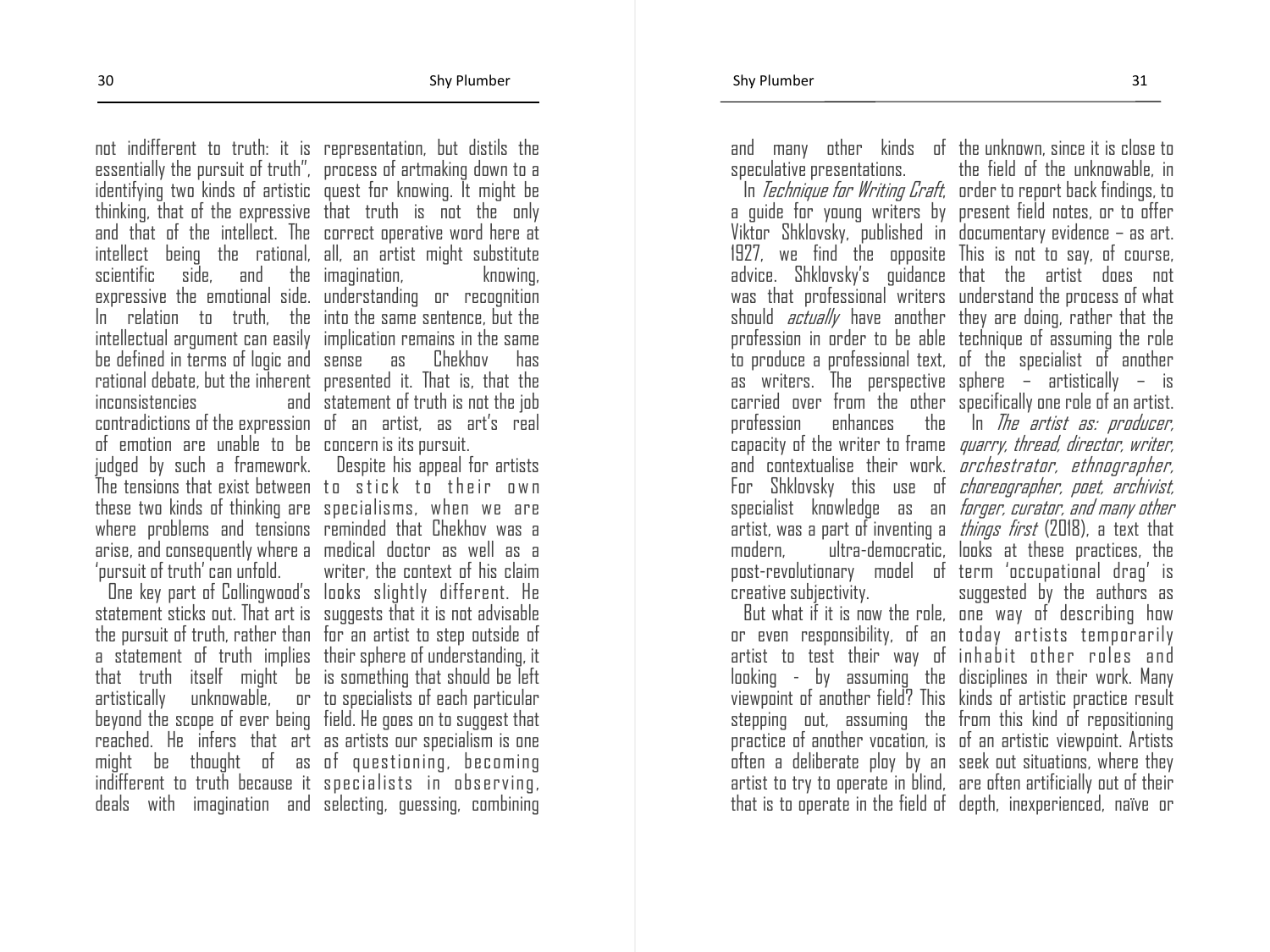untested in order to test the embedded into the artwork scope of their practice. In itself-through its-production-or arranging these points of view its presentation? Art today has reflectively, something new may emerge. Since Hal Foster's present problems of the politics critique of artist's operative of its production, presentation practices in *The Artist as* anditseconomy. Ethnographer (1995), the practice of artists embracing the artist's responsibility, another 'specialist's' role has implores us to stay with the only become more usual and examination of the problem developed. That is not to say itself, rather than the solving of that the practice steps away it. In Collingwood's two kinds of from that of being an artist artistic thinking, mapping out however. The process of two poles of a zone where logic learning another viewpoint, as a and expression might endlessly pseudo version or an .<br>appropriated position, results in there is much more to be<br>a particular artistic form of gained from the pursuit of truth, working method. The function of than from its statement. such practices is to shift the Likewise, for an artist today, the point of perspective and open usefulness of thinking about up further artistic perspectives *art-as-uselessness*, can be in a particular artistic form of gained from the pursuit of truth,

become a term over the last We are now at the point when decades to describe artistic one of the most common practice whose currency is methods for an artist to do so, inherently that of critique. Does is to employ the disguise of the artist critique the another specialist, something frameworks that they are Chekhov unreliably warned working in? Is critique us against.

to inherently

andprocessesof questioning. 'Problematising' as <sup>a</sup> verb has the construction of new Chekhov's consideration of compete, we can realise that 'Problematising' as a verb has problems and questions.

#### ART HISTORY BACKWARDS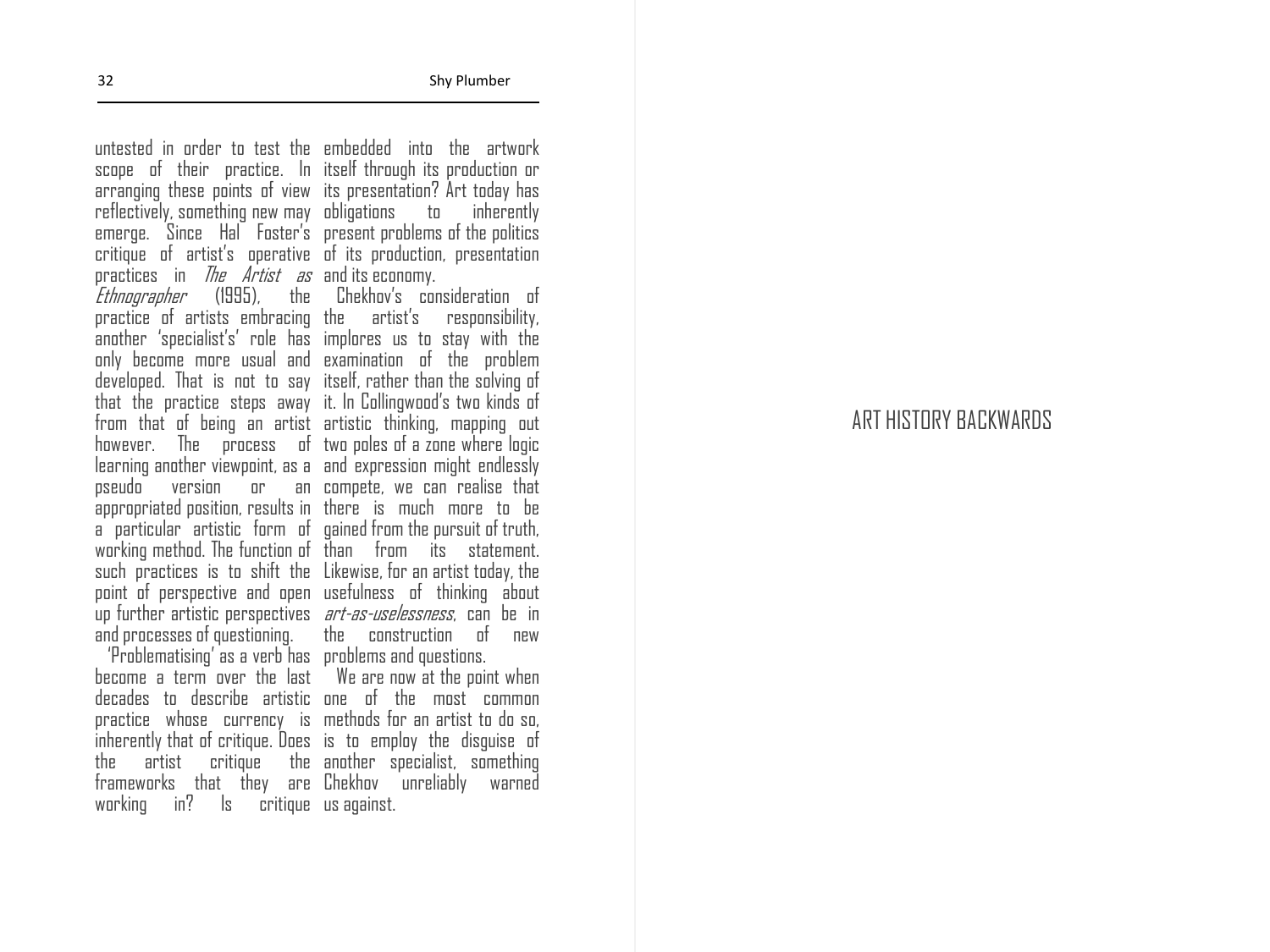We cannot deal with art history the than the original. As for the reasons way art historians do, so we approach it behind the idea of searching for hidden conceptually. In this section of every messages in 1970 s rock music, it issue of our journal, we publish one obviously was to do with the enormous image of a historically significant piece transcendent impact such bands made of art that we will place upside down, on their listeners. People inevitably mirrored, and as a negative. As the thought that the recordings contained journal comes out every two months, in some hidden, manipulative or even one year we will publish six pieces of supernatural content. art inverted.

journal was sparked by the online power of rock music dubious, the publication of Led Zeppelin's albums eagerness to disclose the mechanisms played backwards "for those who of the power of art is what shapes our believe Zep hid secret messages in their journal. This is why, inspired by this music". Though some commenters concept, we have decided to test some claimed they heard the word "Satan" famous pieces of art using the same several times, and others swore that method of inversion. We hope that this there was something about Trump, we brings us a better understanding of the very much enjoyed listening to the reasons for popularity of particular reversed Led Zeppelin albums. It was pieces, as well as to disclose and especially striking how little change this uncover the hidden messages manipulation has made on their sound - they contain. the general timbre of voice and guitars Now we are thrilled to introduce you and immediately recognizable groove of to the first piece in our collection: the band remained pretty much the Mark Rothko, *Untitled (Black and* same. Though, yes, slightly more satanic *Grey)*, 1970. Shy Plumber<br>Shy Plumber<br>Shy Plumber<br>The connect densi with a respect to the streament of the streement<br>sympthic in the streament of every measures in 1970s root music to the<br>streament of the streament of the streament of

The concept for this section of our such assumptions about the phantom Despite the fact that one might find